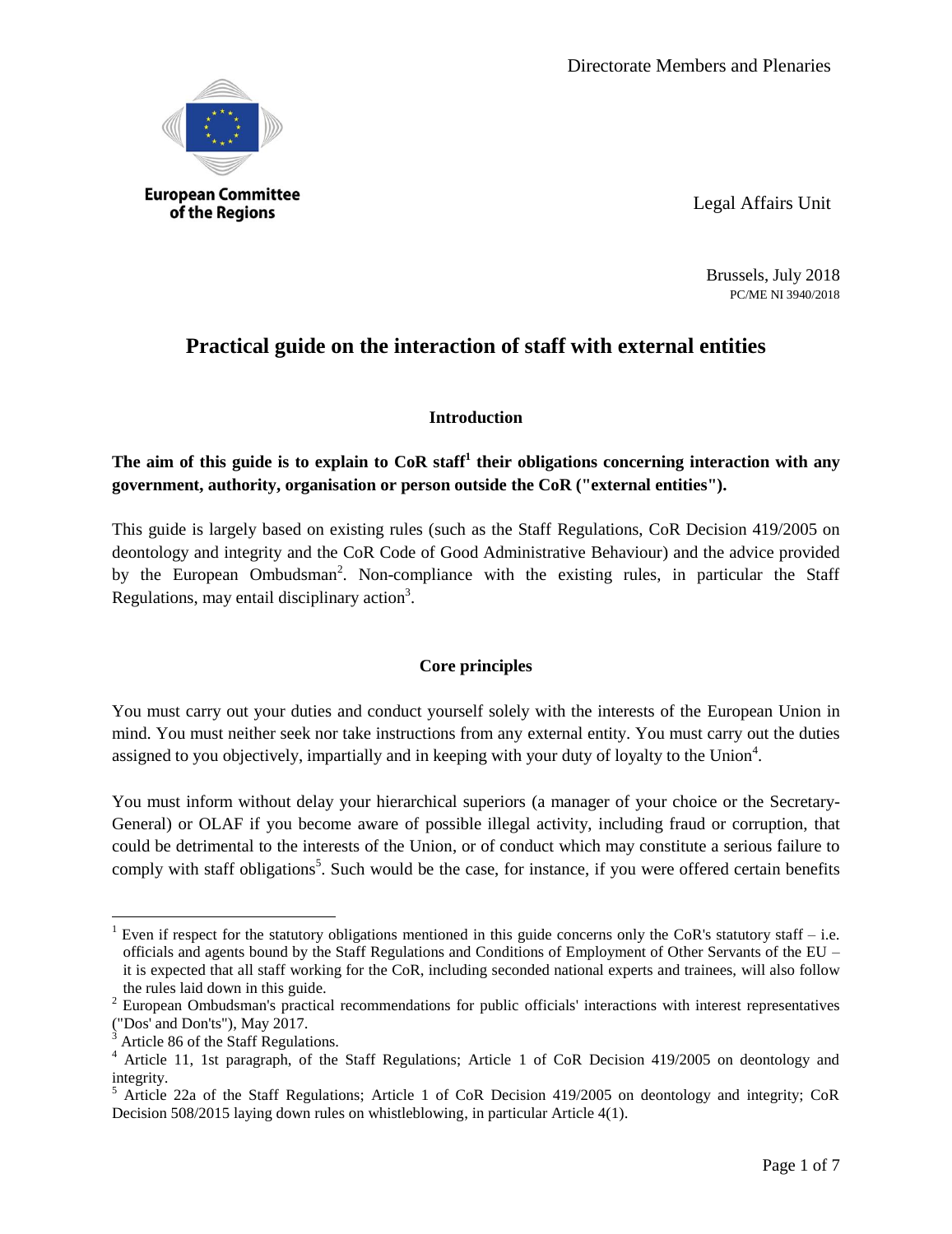in exchange for disclosing confidential information or you knew that a colleague had failed to declare expensive gifts and/or a clear conflict of interest.

## **Conflict of interest**

You must avoid dealing with a matter in which, directly or indirectly, you have a personal interest that could impair your independence<sup>6</sup>. The aim of this obligation is to ensure independence, integrity and impartiality, which are of a fundamental nature<sup>7</sup>.

There may be situations in which you genuinely feel that by dealing with a specific matter your independence is not being affected. However, if third parties may still reasonably perceive that, because of your personal interest, you will not be impartial, you should avoid dealing with the matter in question, in order to avoid possible accusations and maintain the credibility and image of the CoR<sup>8</sup>.

In order to help the CoR identify potential conflicts of interest, you must always inform the CoR in the following situations:

- if you intend to engage in an outside activity during your service<sup>9</sup>;
- if your spouse or partner is in gainful employment<sup>10</sup>;
- if you intend to engage in an occupational activity within two years of leaving the service; furthermore, if you are a senior official you cannot engage in lobbying activities with CoR staff for one year after leaving the service $1$ .

In addition to the abovementioned situations, if you find yourself in a situation where you think that there is a potential conflict of interest, you must inform your hierarchical superiors, who will take the appropriate measure and may decide to relieve you of your responsibility with regard to the matter in question $12$ .

These are some examples of potential conflicts of interest:

- You are a shareholder in a company that requests a meeting with you (note also in this respect that you must neither keep nor acquire any interest that would affect your independence in companies that are subject to the authority of the CoR or have dealings with  $it^{13}$ ).
- You are asked to deal with a file concerning a subject about which you hold strong and publicly expressed personal convictions that could impair (or could be perceived as impairing) your objectivity $14$ .

 $\overline{\phantom{a}}$ 

 $6$  Article 11a of the Staff Regulations. Article 4 of CoR Decision 419/2005 on deontology and integrity.

<sup>7</sup> Judgment of the Civil Service Tribunal of 28 March 2012 in case F‑36/11, *BD v Commission*, paragraph 68.

<sup>8</sup> *BD v Commission*, paragraphs 70 and 80. Ombudsman's practical recommendations ("Do" No 4).

<sup>&</sup>lt;sup>9</sup> Article 12a of the Staff Regulations, CoR Decision 66/2014 on outside activities and assignments.

<sup>&</sup>lt;sup>10</sup> Article 13 of the Staff Regulations.

 $11$  Article 16 of the Staff Regulations.

<sup>&</sup>lt;sup>12</sup> Article 11a(2) of the Staff Regulations.

<sup>&</sup>lt;sup>13</sup> Article 11a(3) of the Staff Regulations.

<sup>&</sup>lt;sup>14</sup> However, it is perfectly normal for the staff of a political group to share the views of the latter.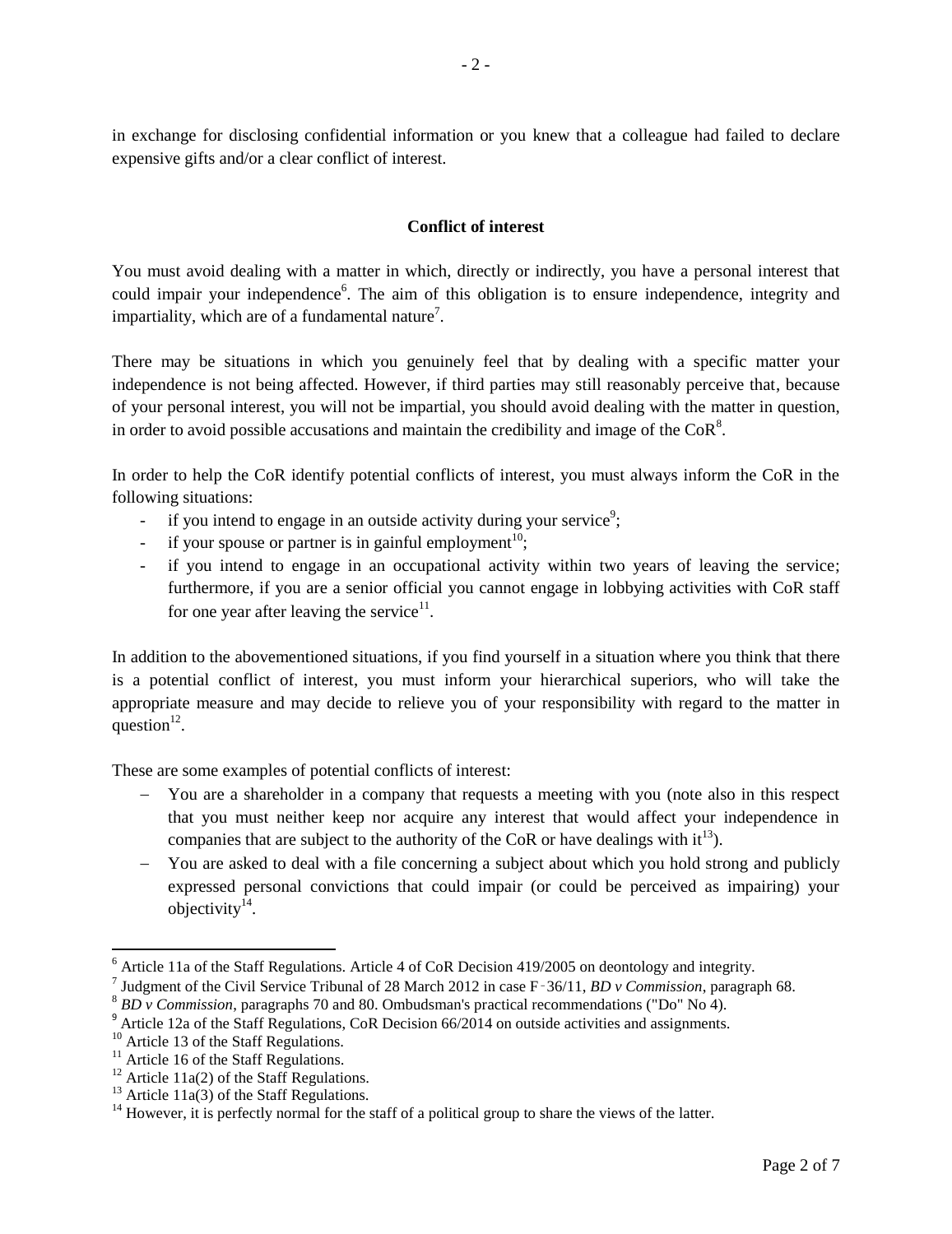#### **Meetings**

There is no formal obligation for the CoR to meet with external entities. However, the CoR should remain an open and accessible institution.

When deciding whether to accept a meeting request or not, you must treat in a similar manner requesters who are in the same situation and be able, if necessary, to justify objectively any difference in treatment. In general, you should not do anything that could be viewed as granting preferential treatment to a specific external entity<sup>15</sup>. This rule is particularly relevant for stakeholder meetings organised on the CoR's premises, which, for the sake of transparency and equal treatment of all interested parties, should always be announced in advance on the CoR's website<sup>16</sup>. Commissions should aim to invite stakeholders from various backgrounds and should keep a list of invitees and participants.

In addition to the abovementioned general advice, please take note of the following points:

- You must not participate in the meeting if by doing so you would incur a potential conflict of interest.
- You should prepare yourself for the meeting, in particular by conducting basic research about the external entity and its funding and also by finding out in advance the purpose of the meeting and the issue(s) up for discussion $17$ .
- As a general rule, meetings should be held on the CoR's premises and at least two members of staff should participate<sup>18</sup>.
- During the meeting, you must not disclose information that is not publicly available, unless you have the authorisation from your hierarchical superiors to do so<sup>19</sup> (see also the section in this guide about access to information and documents).
- You should not give the impression that any particular piece of advice or idea provided at the meeting will be decisive in the decision-making process<sup>20</sup>.
- You should keep records of the meeting, in particular by preparing a short post-meeting memo for your hierarchical superiors<sup>21</sup>.
- You must inform your hierarchical superiors of possible illegal activities<sup>22</sup>, such as the insinuation of a bribe. It is also advisable to report questionable lobbying practices<sup>23</sup>, such as persistent requests for confidential information.

 $\overline{a}$ 

<sup>&</sup>lt;sup>15</sup> Article 5 of the CoR Code on Good Administrative Behaviour. Ombudsman's practical recommendations ("Don't" Nos 3 and 7).

<sup>&</sup>lt;sup>16</sup> According to the European Ombudsman, the announcement should include the name of the rapporteur, date and venue of the meeting, as well as the relevant details of the contact person, and the CoR should keep the consultation calendar on its website up-to-date (Decision of 22/05/2018 in case 1800/2016/JAP on the Committee of the Regions' handling of the complainant's enquiries concerning the stakeholders' consultation on its draft opinion on copyright in the digital single market).

<sup>&</sup>lt;sup>17</sup> Ombudsman's practical recommendations ("Do" Nos 2 and 3, "Don't" No 2).

<sup>18</sup> Ombudsman's practical recommendations ("Don't" No 6).

<sup>&</sup>lt;sup>19</sup> Article 17 of the Staff Regulations; Article 6 of CoR Decision 419/2005 on deontology and integrity; Ombudsman's practical recommendations ("Don't" No 9).

 $20$  Ombudsman's practical recommendations ("Don't" No 8).

<sup>&</sup>lt;sup>21</sup> Ombudsman's practical recommendations ("Do" No 7, "Don't" No 5).

 $22$  See footnote 5.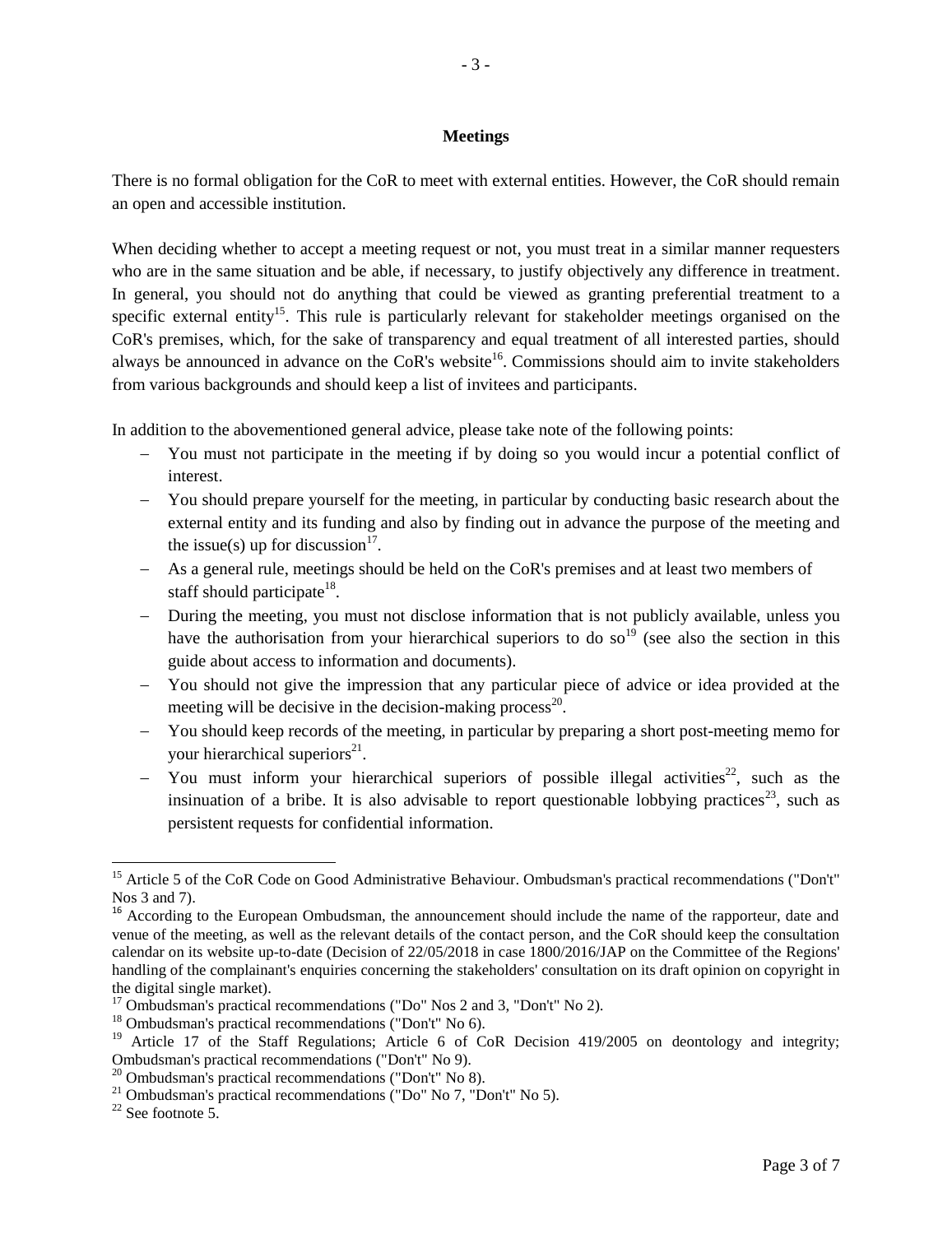- If you have any doubts, whether before or after the meeting, you should consult your hierarchical superiors $^{24}$ .

All the above (except the point on the venue of the meeting and the minimum number of CoR staff) also apply to casual encounters, social settings<sup>25</sup>, social media<sup>26</sup> and your participation in external events. Your participation in an external event should be motivated by the CoR's interests (for instance, publicising the CoR's institutional role or the CoR's position regarding a specific issue), not by your personal interest or the interest of the organiser.

## **Oral and written exchanges**

The advice provided in the section on meetings also applies, with the necessary changes, to oral and written exchanges with external entities.

Regarding oral communications, be polite but remain cautious, bearing in mind that your words might be quoted or even recorded.

If you receive a written message, follow these rules<sup>27</sup>:

- reply in the sender's language;
- send an acknowledgement of receipt within two weeks, unless you send a substantive reply within that period;
- if needed, transfer the letter or message to the competent department and inform the sender accordingly;
- $\overline{a}$  take a decision on the substance within a reasonable time-limit and in any case within two months;
- if you take a decision that is likely to negatively affect the external entity, try to briefly state the grounds for this decision (for instance, declining a meeting request by arguing that the issue in question is not being dealt with by the CoR);
- as in the case of meetings, keep adequate records of the exchanges.

 $\overline{a}$ 

 $23$  Ombudsman's practical recommendations ("Do" No 9).

 $24$  Ombudsman's practical recommendations ("Do" No 5).

 $^{25}$  Ombudsman's practical recommendations ("Do" No 6).

<sup>&</sup>lt;sup>26</sup> See in this respect the CoR Code of Conduct for all staff using Social Media in a private capacity on CoR-related issues.

 $^{27}$  Articles 13-15, 17, 18 and 24 of the CoR Code on Good Administrative Behaviour.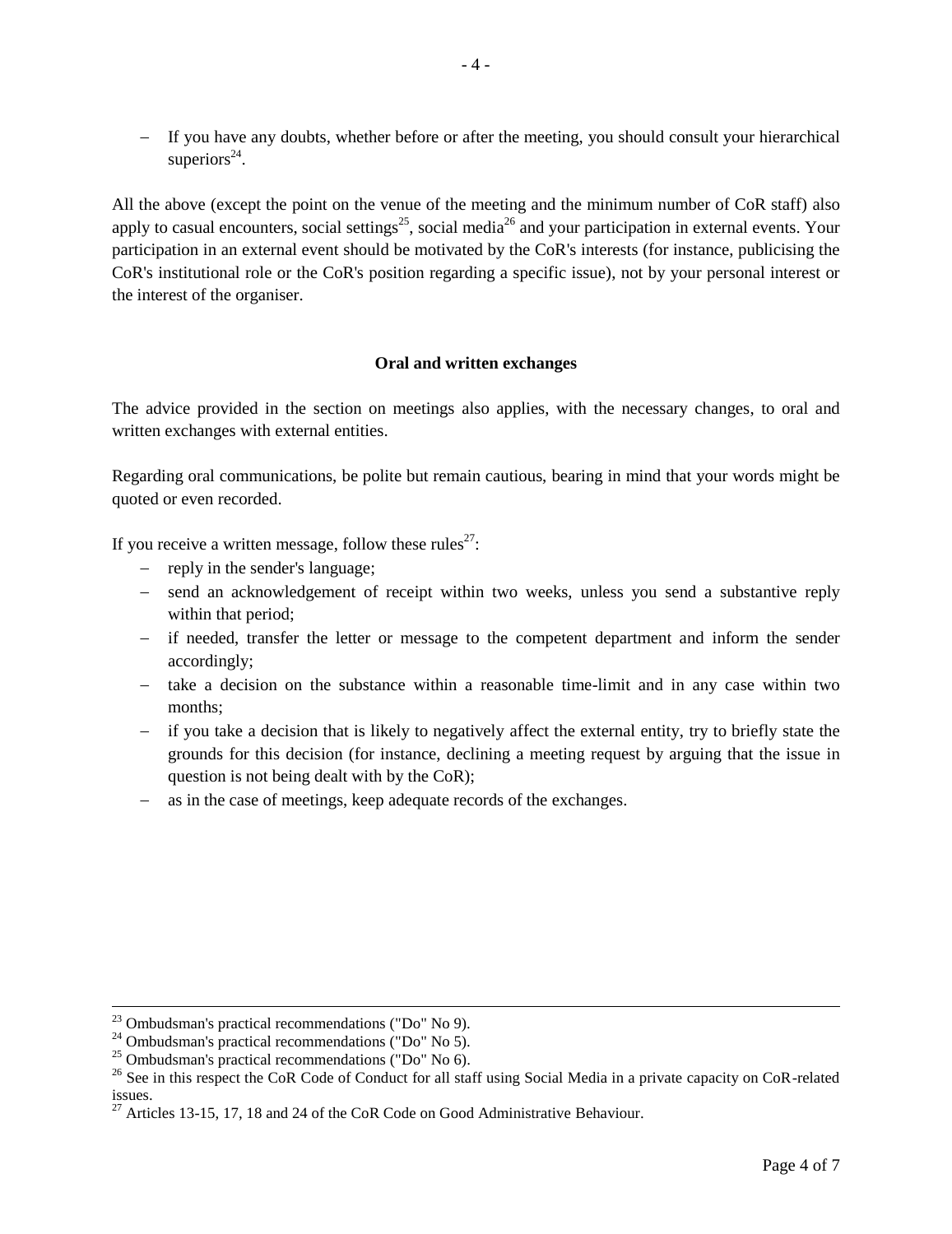### **Gifts**

- 5 -

The general rule is that you must not accept any gift or favour from any external entity without the permission of the CoR.

As an exception to that general rule, you do not need to seek such permission:

- for services rendered either before your appointment or during special leave for military or other national service and in respect of such service;
- for gifts that are worth up to EUR 50, provided that all the gifts that you receive from the same source within a given year do not exceed EUR 50.

In any other situation you must seek the agreement of the  $\text{CoR}^{28}$ , which will take a decision on whether or not you can keep the gift by applying the following criteria: the reasons behind the gift; the possible consequences for the interests of the CoR and your independence; the value of the gift, bearing in mind that only gifts that are worth up to EUR 150 may be authorised; and the number of gifts that you have received in a given year.

If the value of the gift exceeds EUR 150, the CoR will automatically deny you permission to keep it. The gift will then either become the property of the CoR or will be donated to a charitable organisation.

Without prejudice to the above-mentioned rules<sup>29</sup>, you should ask yourself **even before accepting a gift or favour** whether doing so is appropriate for somebody working in public administration and whether it will affect your integrity, objectiveness and independence. In general, it is advisable to only accept gifts that are symbolic in nature, such as diaries, calendars, office stationary and the like. However, in certain circumstances, in particular if required for reasons of common courtesy, it is admissible to accept gifts that have more than a token value, such as a tie, a scarf or an illustrated book. Refreshments, snacks and simple meals are also admissible in the course of a meeting or a work-related occasion. You must always refuse any amount of money.

If in doubt (for instance about the value of a gift), do not hesitate to consult your hierarchical superiors.

#### **Requests for information and access to documents**

The distinction between a request for information and a request for access to documents might not always be self-evident, in particular when a specific document is not singled out in the request. In essence, a request for information concerns (i) information that is not contained in any existing document in the

 $\overline{\phantom{a}}$ 

<sup>&</sup>lt;sup>28</sup> Your request should be sent to Unit E3.

<sup>&</sup>lt;sup>29</sup> Article 11, 2<sup>nd</sup> paragraph, of the Staff Regulations; Article 2 of CoR Decision 419/2005 on deontology and integrity (amended by CoR Decision 130/2018).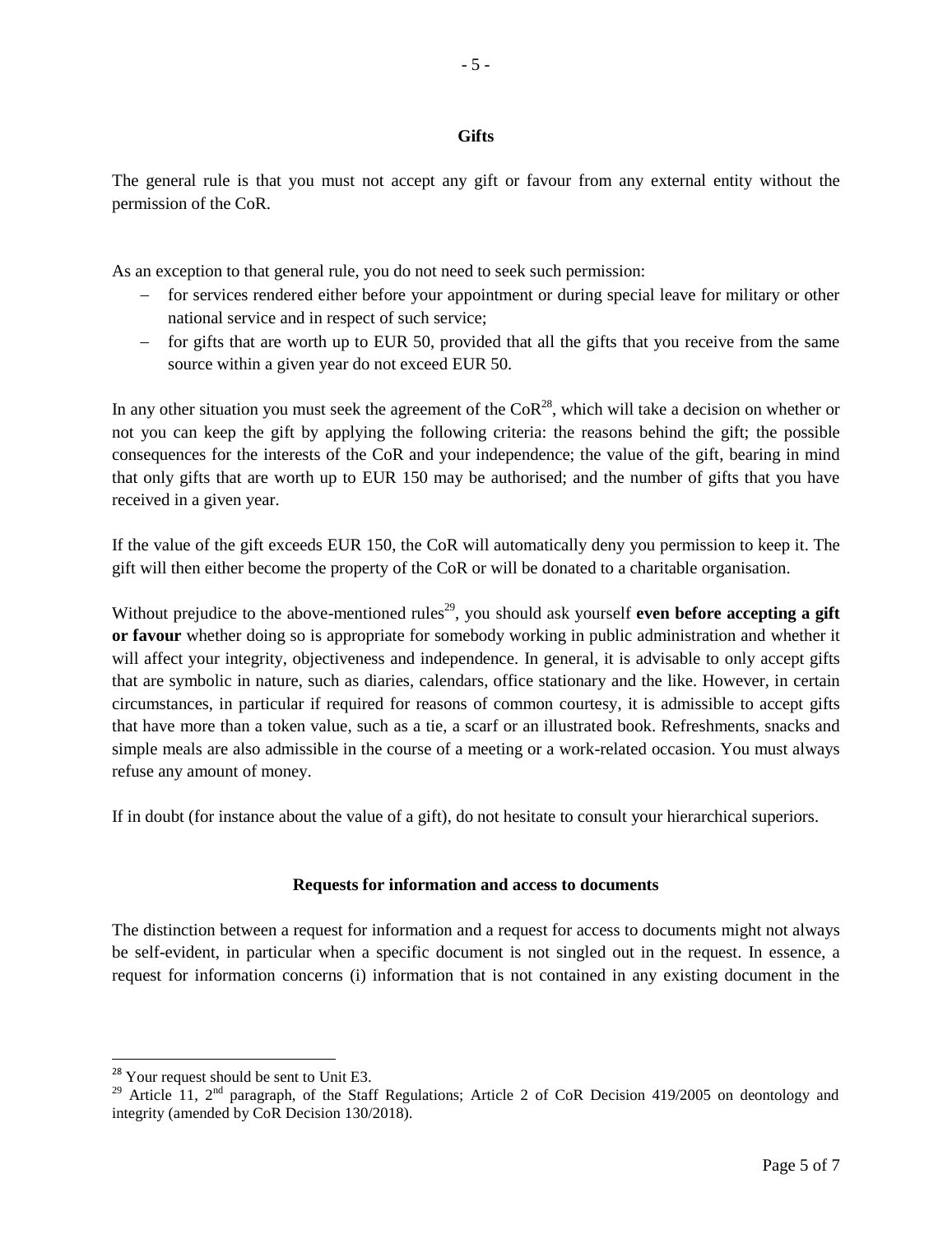possession of the institutions or (ii) information that is so contained but replying to the request would involve creating a new document<sup>30</sup>.

If you receive a request for information that is not publicly available, you must not disclose it unless you have been authorised by your hierarchical superiors to do so. The decision on whether to authorise the disclosure will be taken bearing in mind in particular its possible consequences for the interests of the institutions and the Member States, for your own independence and for the respect of third-party personal data.<sup>31</sup> If you are planning to meet with external entities you should try to anticipate which non-publicly available information may be requested and consequently seek guidance from your hierarchical superiors. Their prior authorisation is not required when disclosing information that is devoid of substantial content (for instance, the scheduled date of a forthcoming commission meeting or other event) and for general clarifications about the working procedures in the CoR.

If you receive a request for access to a document that is publicly available, you can reply directly to the requester, which in most cases will only entail sending a link to the document. In any other situation, or in case of doubt, you should immediately forward the request to the Transparency Service [\(transparence@cor.europa.eu\)](mailto:transparence@cor.europa.eu), which will examine it.

### **Conclusion**

You should always aspire to the highest level of integrity and do your utmost to remain objective and impartial while dealing with external entities. Please also bear in mind that your conduct reflects the image of the CoR and, more broadly, the European Union. Do not hesitate to report possible illegal activities and to seek advice in case of doubt.

 $\overline{\phantom{a}}$ 

<sup>30</sup> Judgment of the General Court of 2 July 2015 in case T-214/13, *Typke v Commission*, paragraphs 52-59.

<sup>&</sup>lt;sup>31</sup> Article 17 of the Staff Regulations; Article 6 of CoR Decision 419/2005 on deontology and integrity; Ombudsman's practical recommendations ("Don't" No 9).